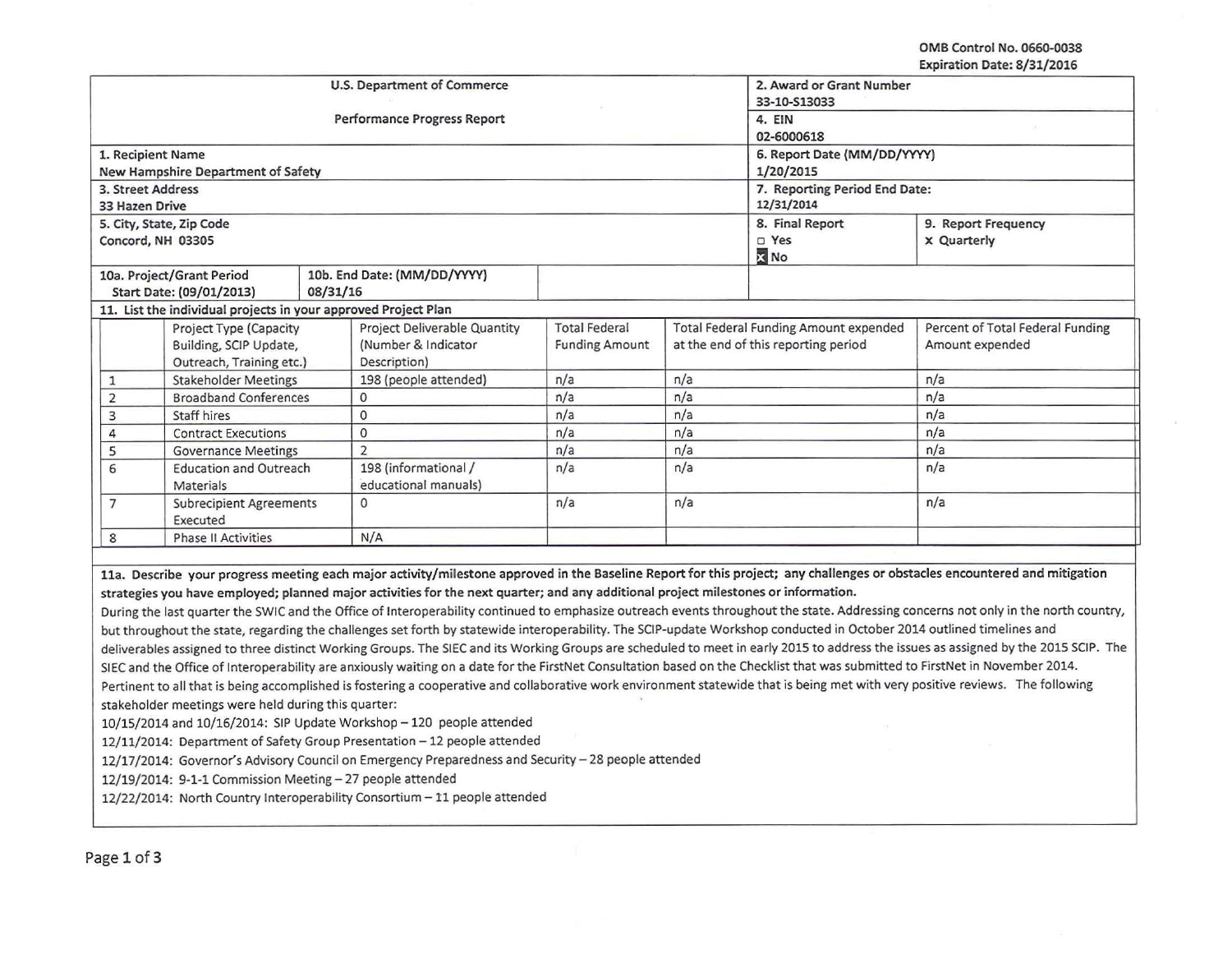11b. If the project team anticipates requesting any changes to the approved Baseline Report in the next quarter, describe those below. Note that any substantive changes to the Baseline Report must be approved by the Department of Commerce before implementation.

At this time, we do not anticipate any changes to take place the next quarter.

llc. Provide any other information that would be useful to NTIA as it assesses this project's progress.

Progress regarding FirstNet and defining the SWIC's position has been to collaborate with FEMA Region 1 States through regional planning sessions. Attendance in the past year to Regional Meetings and RECCWG conferences, along with FirstNet Webinars has been instrumental in this capacity. The important milestones attained in 2014 have been the development of Governance, the actual standing up of the SIEC, gaining the legislative authority required by the SIEC, and updating the SCIP as a more readable and<br>contemporaneous document that reflects the statewide effor The NTIA Grant has allowed us that platform to move forward as we look ahead to FirstNet and the on-site consultation that will form the basis to move on to Phase II.

lld. Describe any success stories or best practices you have identified. Please be as· specific as possible. At the completion of the SCIP Workshop, I asked for a Gant Chart delineating responsibilities including timelines and deliverables assigned to each Working Group. The Technical Assessment Team from DHS OEC stated that they had never been asked for that before, but recognized the importance of assignment of duties.

12. Personnel

12a. If the project is not fully staffed, describe how any lack of staffing may impact the project's time line and when the project will be fully staffed.

In the Baseline/Expenditure Plan, NHDOS anticipates hiring a Business Systems Analyst during 2015. The foundation of the program was structured in 2014 as we now expect to move forward with a future hire in 2015. We are currently evaluating position responsibiliteis required to move forward and we anticipate staffing will be key to our future progress.

12b. Staffing Table

|              |                                                                                                                                                                                          | FTE %                    |                            |                                                          |               | Change      |                                                |                                                 |                        |
|--------------|------------------------------------------------------------------------------------------------------------------------------------------------------------------------------------------|--------------------------|----------------------------|----------------------------------------------------------|---------------|-------------|------------------------------------------------|-------------------------------------------------|------------------------|
| 0.75<br>SWIC |                                                                                                                                                                                          |                          |                            | Management and coordination of grant project activities. |               |             |                                                |                                                 | No change.             |
|              | .01<br>Program specialist III                                                                                                                                                            |                          |                            | <b>Financial Tracking and Reporting</b>                  |               |             |                                                |                                                 | No change.             |
|              | 13. Subcontracts (Vendors and/or Subrecipients)<br>13a. Subcontracts Table – Include all subcontractors. The totals from this table must equal the "Subcontracts Total" in Question 14f. | N/A                      |                            | Add Row                                                  | Remove Row    |             |                                                |                                                 |                        |
| Name         | Subcontract Purpose                                                                                                                                                                      | Type<br>(Vendor/Subrec.) | RFP/RFQ<br>Issued<br>(Y/N) | Contract<br>Executed<br>(Y/N)                            | Start<br>Date | End<br>Date | <b>Total Federal</b><br><b>Funds Allocated</b> | <b>Total Matching</b><br><b>Funds Allocated</b> | Project and % Assigned |
| N/A          |                                                                                                                                                                                          |                          |                            |                                                          |               |             |                                                |                                                 |                        |